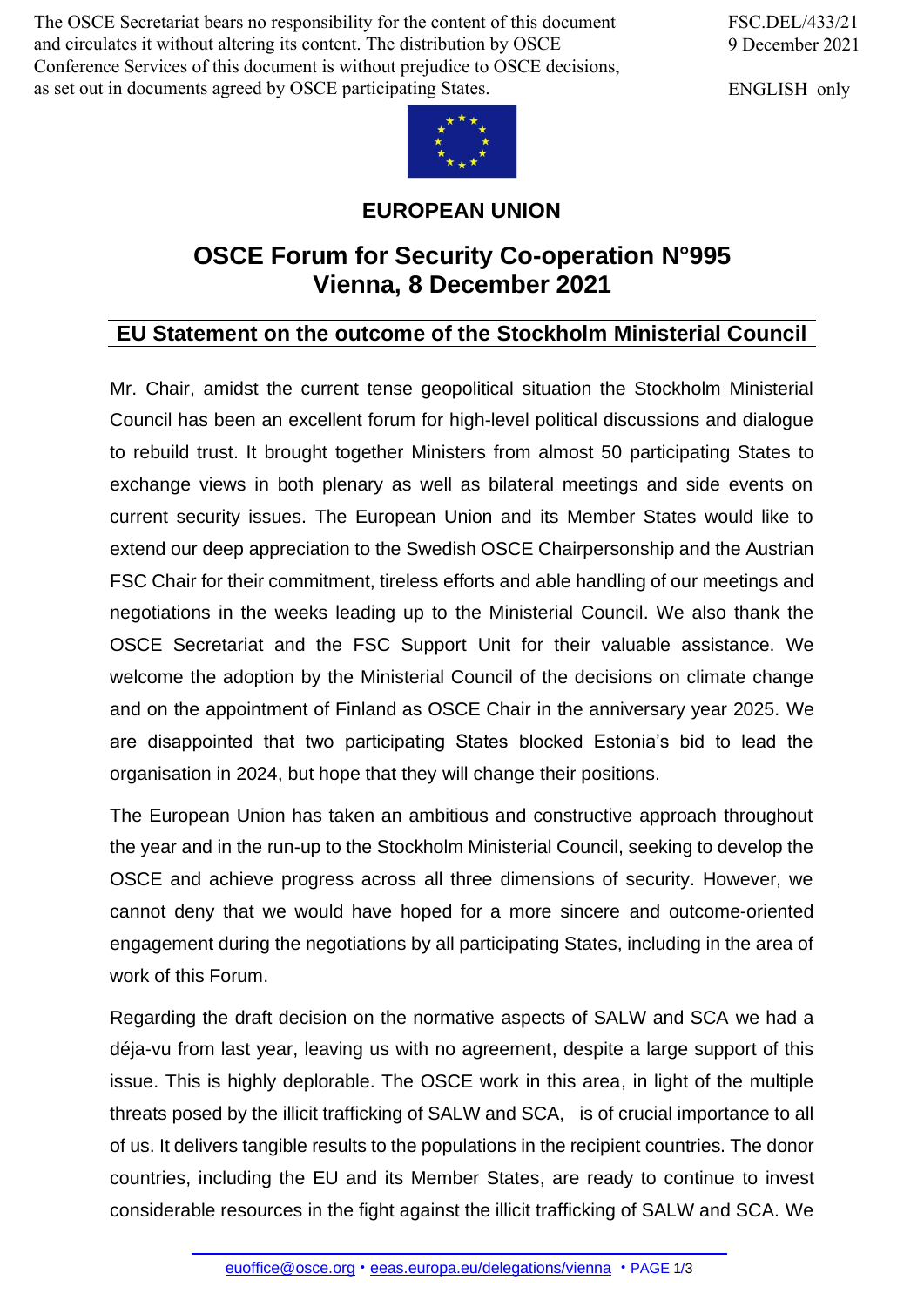reiterate the call on all participating States to work together in this area in a constructive and de-politicized way and we welcome in this regard the Joint Statement signed by 50 participating States last week in Stockholm.

In our view, we were very close to reaching an agreement on the Declaration on the Lisbon Framework for Arms Control and on the Decision on the OSCE-wide mil to mil dialogues. The lack of political will and insufficient readiness to compromise, in particular by one participating State, was the main obstacle. We reiterate our conviction that the OSCE politico-military toolbox, most notably the Vienna Document, needs to be modernised in order to increase military stability, transparency and predictability. We welcome that the number of participating States explicitly calling for the modernisation of the Vienna Document keeps rising, with 46 participating States having signed the respective Joint Statement this year in Stockholm. Moreover, we underline that the existing Conventional Arms Control and CSBM commitments should be implemented fully – in letter and spirit - by all participating States in order to rebuild trust and decrease tensions. We need to work towards an environment conducive to reinvigorating these commitments. In this regard, we highly value and actively support, the Structured Dialogue as a meaningful, transparent, inclusive, state-owned and state-driven process for in-depth exchanges on the current and future challenges and risks to security in the OSCE area.

We also regret that we could not have reached consensus regarding the decision on full, equal and meaningful participation of women within the armed forces. Gender equality is a cross-cutting security issue across all dimensions, The EU and its Member States are determined to continue to lead globally on gender issues, including in the OSCE context, and we will not spare efforts towards the full implementation of the Women, Peace and Security agenda. We are pleased that the Joint Statement on WPS was endorsed by 53 participating States, which shows the increasing support for this important issue.

Despite all the efforts of our Austrian and Swedish colleagues, tirelessly trying to build bridges to find a middle ground amongst diverging positions and the constructive engagement of most participating States, it was not possible, for the second year in a row, to agree on any FSC-related document at the Ministerial Council. Given the importance of politico-military issues to OSCE's concept of comprehensive security,

[euoffice@osce.org](mailto:euoffice@osce.org) • [eeas.europa.eu/delegations/vienna](http://eeas.europa.eu/delegations/vienna) • PAGE